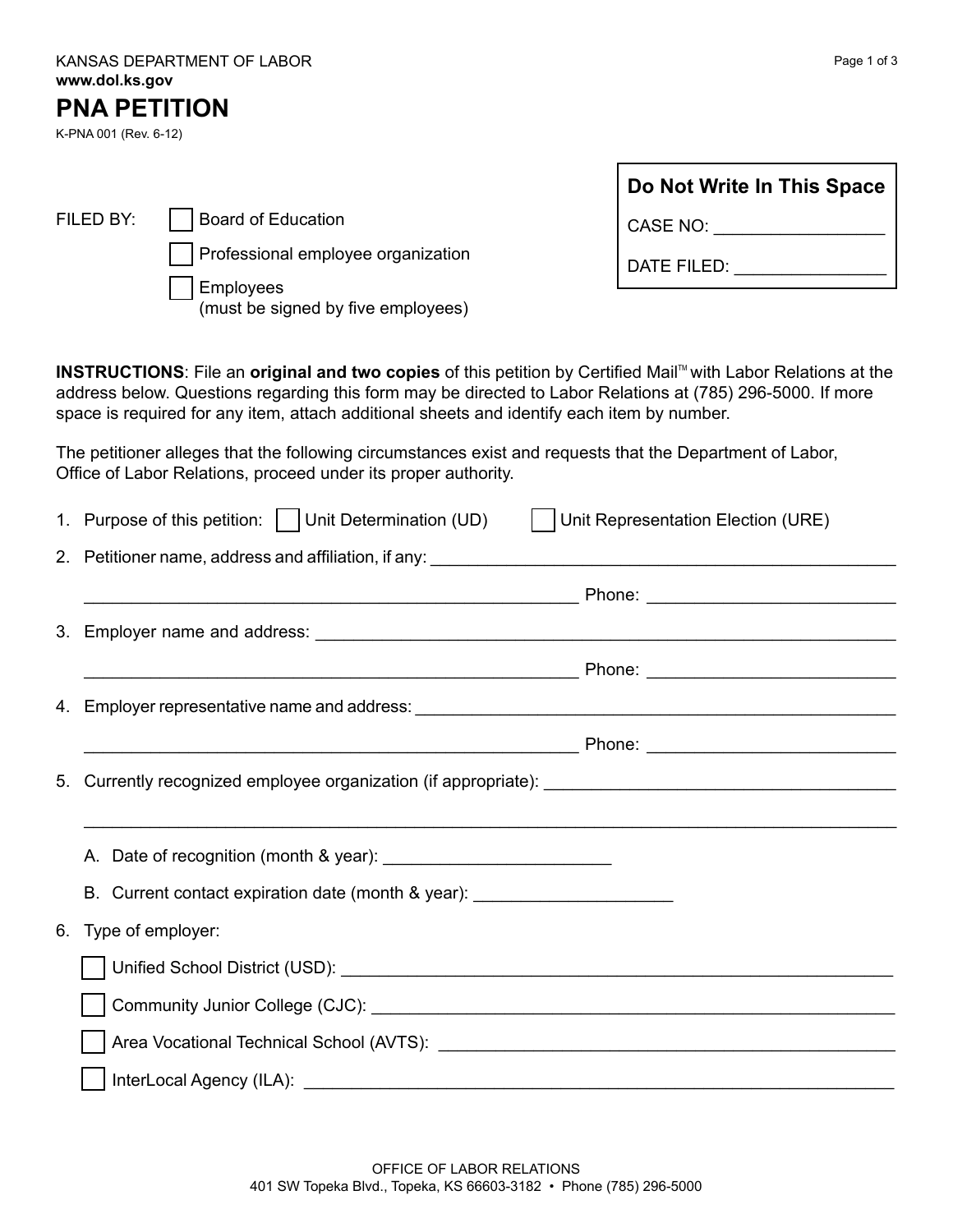7. Description of unit alleged to be appropriate (be complete and specific, using job titles):

|                                                                                                                                                                                                                                                                       |                                                                     | Number:                                                                                                                                                                                                                        |  |  |  |
|-----------------------------------------------------------------------------------------------------------------------------------------------------------------------------------------------------------------------------------------------------------------------|---------------------------------------------------------------------|--------------------------------------------------------------------------------------------------------------------------------------------------------------------------------------------------------------------------------|--|--|--|
|                                                                                                                                                                                                                                                                       |                                                                     | Number:                                                                                                                                                                                                                        |  |  |  |
|                                                                                                                                                                                                                                                                       |                                                                     | Number: and the state of the state of the state of the state of the state of the state of the state of the state of the state of the state of the state of the state of the state of the state of the state of the state of th |  |  |  |
|                                                                                                                                                                                                                                                                       |                                                                     | Number: Number:                                                                                                                                                                                                                |  |  |  |
|                                                                                                                                                                                                                                                                       | Total number of employees in unit (sum of A, B, C & D): ___________ |                                                                                                                                                                                                                                |  |  |  |
| EXCLUDE:                                                                                                                                                                                                                                                              |                                                                     |                                                                                                                                                                                                                                |  |  |  |
| 8. Is there agreement by all parties on the appropriate unit?     YES                                                                                                                                                                                                 | <b>NO</b>                                                           |                                                                                                                                                                                                                                |  |  |  |
| 9. Name(s) of other persons or employee organizations, known to the petitioner, who claim to represent any<br>employees; or other employee organizations known to have an interest in representing employees in the<br>alleged appropriate unit. (If none, so state.) |                                                                     |                                                                                                                                                                                                                                |  |  |  |
| <b>NAME</b>                                                                                                                                                                                                                                                           | <b>ADDRESS</b>                                                      | <b>AFFILIATION</b>                                                                                                                                                                                                             |  |  |  |
|                                                                                                                                                                                                                                                                       |                                                                     |                                                                                                                                                                                                                                |  |  |  |
|                                                                                                                                                                                                                                                                       |                                                                     |                                                                                                                                                                                                                                |  |  |  |

10. Include a clear and concise statement of any other relevant facts:

**Note: Employee organization must present a 30 percent showing of employee interest with this petition if the petitioning party seeks recognition of a new employee organization as the certified employee representative for the unit.**